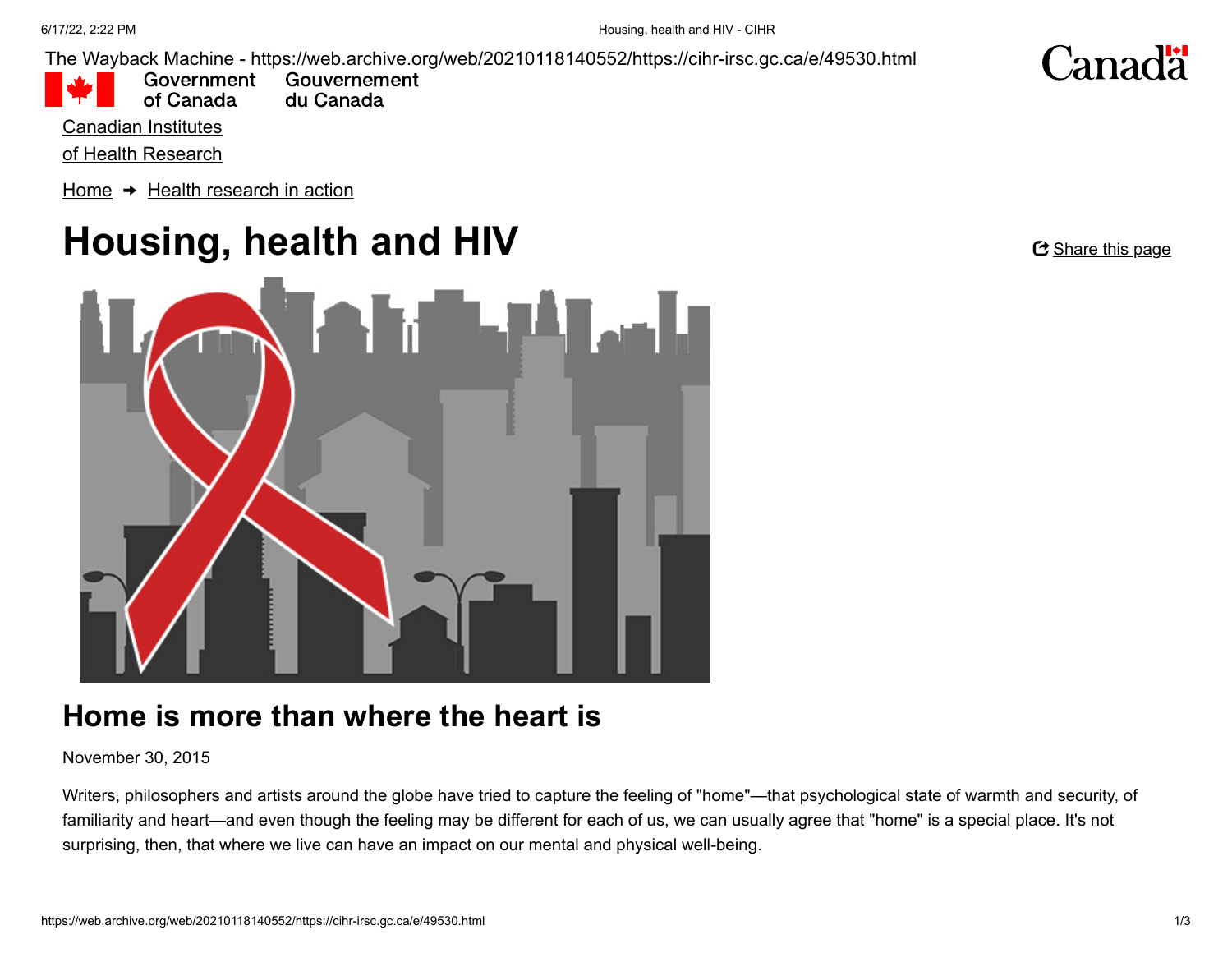#### 6/17/22, 2:22 PM Housing, health and HIV - CIHR

Research has already pointed to a direct link between housing and health, particularly for people living with HIV. Studies have shown that a person's housing status (stable, unstable or homeless) is a strong predictor for whether or not they'll be able to access and adhere to medical treatment. Housing also plays a role in HIV prevention, as homeless or unstably housed people are more likely to contract HIV.

Armed with this knowledge, the Pacific AIDS Network (PAN) wanted to look at the specific experiences of people living with HIV in British Columbia. With support from the Canadian Institutes of Health Research, PAN co-led the development of Positive Living, Positive Homes (PLPH). Focusing on Kamloops, Prince George and Greater Vancouver as case study sites, the project involves a multi-stakeholder team of researchers, policy makers, service providers and people living with HIV. It was designed to explore the impact of housing-related policies and programs along with the lived experiences of community members.

"People living with HIV have very diverse needs and a range of complexities, just like anyone else," explains Dr. Catherine Worthington, professor in the School of Public Health and Social Policy at the University of Victoria and co-lead of the PLPH study. "By listening to what they've experienced, we can talk about what makes good housing policy. These best practices can then be adapted for other regions, too."

Listening to the needs of the community has been a hallmark of HIV/AIDS research in Canada for decades. This type of research, called communitybased research (CBR), can be very powerful. In fact, PAN has an entire CBR program that was made possible through a partnership with the CIHR CBR Collaborative Centre (a program of REACH). For PLPH, this approach means that community voices are helping to shape the research questions and will also help to share and mobilize the results.

"Included in the research team are people living with HIV, who have concrete roles for deep and meaningful involvement in the research process," explains Andrea Langlois, PAN's Director of Community-Based Research. "In each of the three sites [for PLPH], we are mobilizing and bringing people together. Community-based research takes time and patience, but the research-to-impact timeline becomes shorter because we have all the right people at the table."

To date, the study has revealed that the stigma of living with HIV is still prominent in the province, particularly in rural and remote regions.

"There are still a lot of stereotypes and historical baggage associated with HIV," explains Dr. Heather Picotte, PLPH study coordinator at PAN. "Many people don't feel like they can access support or get the housing that they need."

Darren Lauscher, a peer on the PLPH study team, also stresses the role that stigma plays in finding a place to live. "Usually, a housing need comes down to a lack of finances," he explains. "However, when you throw a health condition into the mix, the need changes. More potential barriers come into play, such as physical accessibility, closeness of care providers, and community support structures. Then add HIV-related stigma to all of that, and suddenly the need takes on a whole new dimension."

The personal stories about these housing-related barriers are as diverse as the PLPH participants. For those who have had a long and rocky path to diagnosis, a history of unstable health has had an impact on employment opportunities. For others, advances in treatment have allowed them to age well with HIV—but it means that they are struggling to meet housing costs during a retirement time that they didn't expect to have.